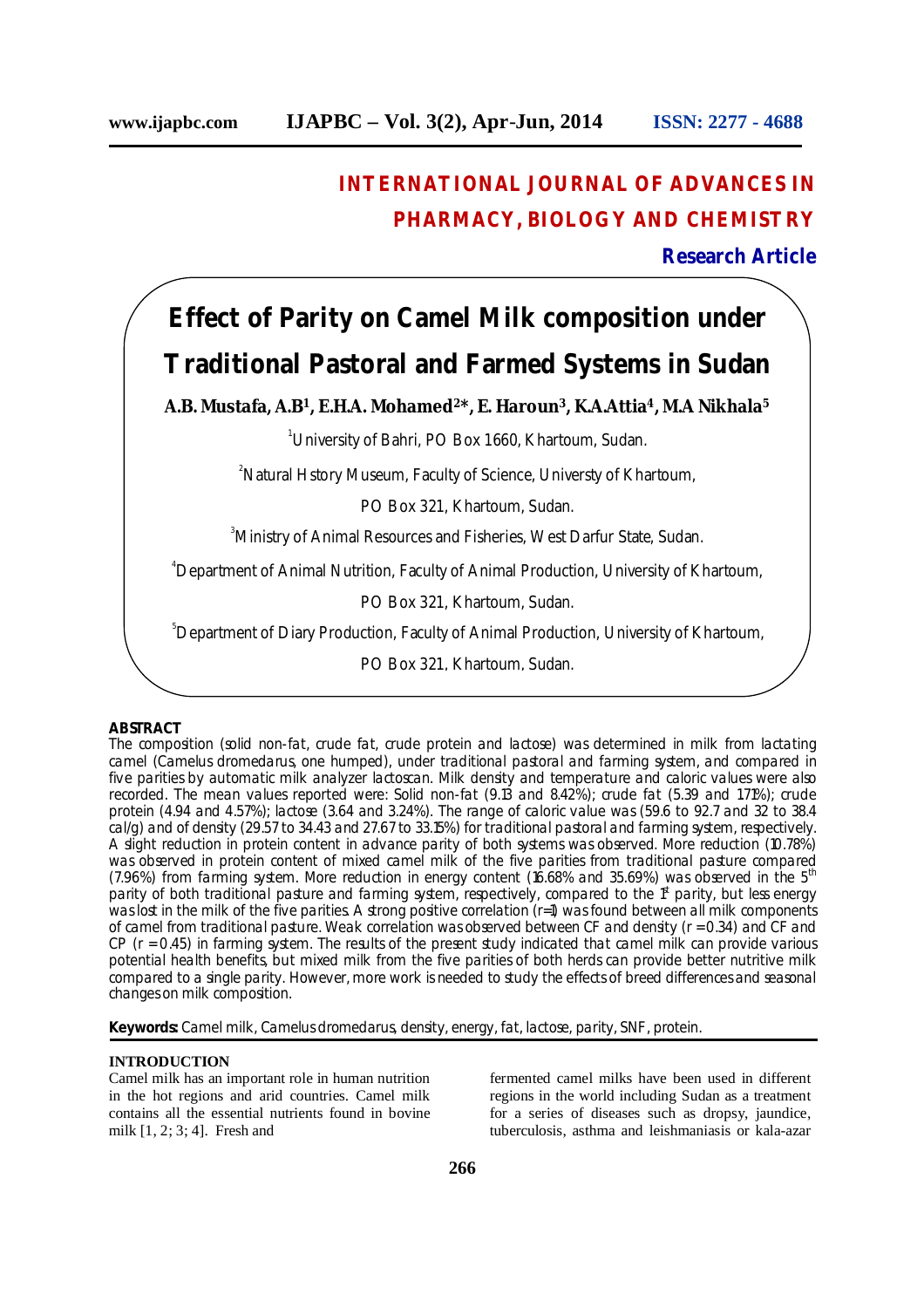[5]. Recently, camel milk was also reported to have other potential therapeutic properties, such as anticarcinogenic [6], anti-diabetic [7] and antihypertensive [8], and has been recommended to be consumed by children who are allergic to bovine

milk [9]. Globally camel produces about 2 % of the world total milk and that milk is mostly produced by pastoral people and consumed locally. Camel milk is now used in the modern urban masses and found in the shelf of the super markets and shopping malls in the form of plain and flavored milk, cheese and chocolate. The camel sustains its productivity in difficult conditions and comparatively lesser affected by the adverse factors like lack of feed, water, season and length of lactation. However, some factors such as type of food, age and parity are expected to affect the quality and composition of camel milk [10; 11; 12; 13; 14]. Geographical origin and seasonal variations were found to be the most effective factors in camel milk composition (Konuspayeva et al., 2009[15].

The Camel (*Camelus dromedaries,* one humped) milk is a very important resource of milk for humans in several arid and semiarid regions of Sudan, where it represents the only protein source. Now camels are raised under farming systems in Sudan to improve the suitability of raw milk through adjustment of feed composition. Farming system is expected to improve the quality of camel milk and increase the yield. Very rare references are available [3; 13] on various quantitative traits of milk from different parities and under different productive systems. Therefore, the present study is an attempt to reveal and compare the effect of various parities in the quality of milk from camel under traditional pastoral and farming systems. The aim of the work was to know and exploit the true potential of camel milk at different parities and productive systems to find better ways of sustaining this old industry for the conservation of important animal resource in the near future. The variation provided can be used successfully in the future strategies of the milk yield and improvement.

### **MATERIAL AND METHODS**

#### **Study area and animals,**

The study was conducted on 46 lactating camels aged 7-13 years (23 camels from a traditional pastoral herd and 23 camels from a dairy farming system in Khartoum North during the dry season. The dominant vegetations of the natural pasture are *Acacia tortilis, Maeura crassifolia, leptodania pyrotechnica* and *Acacia seyal*. The diet of the farming system composed of ground nut cake and

molasses-based diet plus good water supply. Camels ranging from primiparous to camels in their 5th parity, were selected from each of the two herds for this study.

#### **Collection of milk samples**,

Samples of milk (40ml) were collected from each lactating "*Naga*" early morning at milking time (8:00) in clean glass bottles, thoroughly mixed and immediately transferred to the laboratory for analysis at room temperature. All samples of the two groups came from herd and same parity. Milk samples of the same parity in the two groups were collected every week to get a strictly 7-day interval.

#### **Chemical and statistical analysis,**

The chemical components of camel milk, solid nonfat (SNF), crude fat (CF), crude protein (CP) and lactose were determined weekly after parturition by automatic milk analyzer device (Lactosan MCC), calibrated for camel milk. Density and temperature of milk were also reported. Gross energy was obtained for each parity.

Data was statistically analyzed using STATISTIX software (Version, 10). Mean and standard deviation (SD) were reported weekly and correlations between the different components of the milk in different parities of each raising system were calculated.

#### **RESULTS AND DISCUSSION**

The present investigation was carried out to study changes milk composition of camels from traditional pasture and farming system at different parities. As shown in Tables (1), the density of camel milk from five parities of each traditional pasture and farming system herds is not significantly different (p>0.05). Solid non-fat differ significantly  $(p<0.05)$ , while the difference in fat content was highly significant  $(p<0.01)$  and lactose level was almost same in the two herds. In comparing the levels of milk constituents in the five parities a clear reduction was observed in most of milk constituents from the first to fifth parity in both herds (Figure  $1 \& 2$ ). Camel milk from traditional pasture provides more energy compared to farming system (Figure 3).

The content of SNF in camel milk decreased from 1<sup>st</sup> to advance parity in both traditional pasture and farming system (Table 2), but more reduction (11.70%) was observed in mixed milk of traditional pasture than (8.68%) of farming system. The fat content of camel milk under traditional pasture was very high (4.41 and 7.58%) compared to (1.36 and 2.04%) of camel milk under farming system. The fat content of traditional pasture decreased significantly with advancing parity, while parity has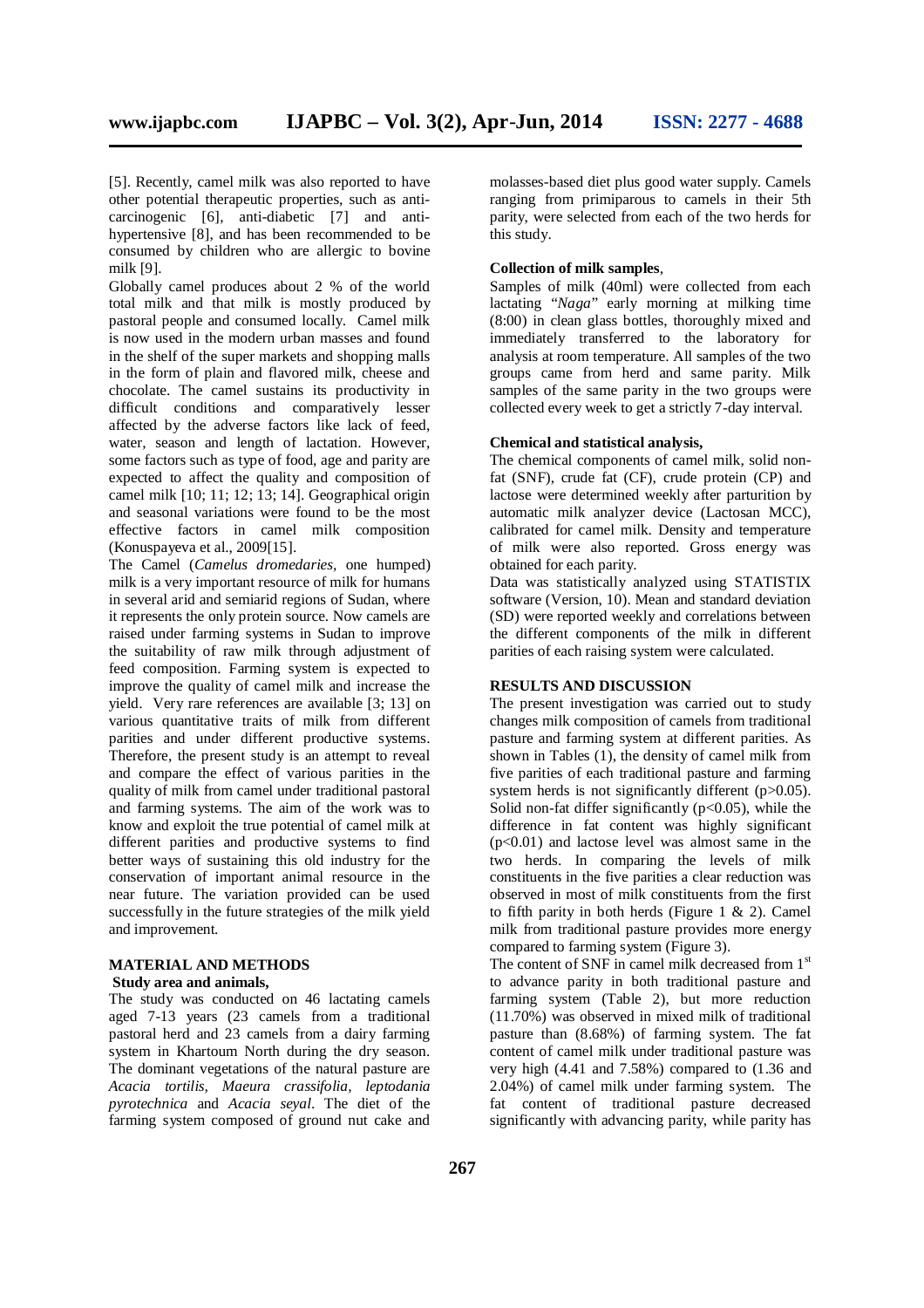no effect in case of farming system. A reduction of  $(31.66%)$  in fat content was found in the 3<sup>rd</sup> parity and  $(41.82\%)$  in the  $5<sup>th</sup>$  parity compared to the first parity (Table 2) in milk of traditional pasture, while the reduction was  $(19.59\%)$  and  $(15.98\%)$  in the same parities, respectively, of camel milk from farming system. However, less reduction 28.89% and 11.86% was observed for the two raising systems, respectively, when the milk of the five parities was mixed (Figure 4). Crude protein content of camel milk under traditional pasture ranged from (3.34% to 4.08%) and the average of the 5 parities was  $(3.64 \pm 0.28\%)$ , while it ranged from  $(2.92\%$  to 3.52%) with  $(3.24 \pm 0.21\%)$  in camel milk under farming system. As can be observed there was no significant difference in protein content of camel milk from the two raising systems and there was a slight reduction in protein content in advance parity of both systems. More reduction (10.78%) was observed in protein content of mixed camel milk from traditional pasture compared (7.96%) from farming system. More reduction in energy content was observed in the  $5<sup>th</sup>$  parity of both raising systems compared to the  $1<sup>st</sup>$  parity (Table 2), but when the milk of the five parities is mixed less energy will be lost. The results of the present study indicated that mixed camel milk from the five parities of both herds can provide better nutritive milk compared to a single parity (Figure 5) .A strong positive correlation (r=1) was found between all milk components (Density, NSF, CF, CP, L and energy) of camel from traditional pasture, while the in farming system weak correlation was observed between CF and density  $(r = 0.34)$  and CF and CP  $(r = 0.34)$  $= 0.45$ ).

The composition of camel milk reported in this study was comparable to the findings of reported by many authors [4; 15; 16] with slight variations. However, the contents of fat and lactose recorded in

this study are higher compared to studies carried by [3; 12; 13] on other breeds in Sudan The variation in levels of milk composition could be due to difference in breeds and geographic locality, the type of plants eaten in the pasture, age, number of calves and lactation period [10; 11; 17; 18; 19; 20; 21] and plant feed in the farming system. Our results agreed with [22]. who found significant difference in fat and protein of camel milk in Ethiopa between different parities, but disagree with [4; 23] who reported negative correlation between lactose, protein and milk fat contents with advancing lactation and parity, although we observed significant reduction in crude fat, SNF and energy with advancing parities.

#### **CONCLUSION**

The composition of camel milk varies with quality and availability of feed as well as parity differences. Camel milk is important source of diet especially for migratory pastoral societies in dry regions of Sudan. About 3.724 million herds of camels are raised in Sudan [24]. by traditional pastoralist in arid and semi-arid regions and some herds are domesticated under farming system with special management and feeding conditions. According to the present results it seems that traditional pastoral system can provide milk with better nutritional contents compared to the farming system. This could be explained by the fact that natural pasture is more variable in plants and vegetations and provides many varieties preferred by the camels. In addition, camels are physiological the metabolically adapted to certain types of vegetations than the commercial feed provided in the farm management system. However, interventions to improve the production practices through better hygiene and medical diagnosis of camels and their milk is needed.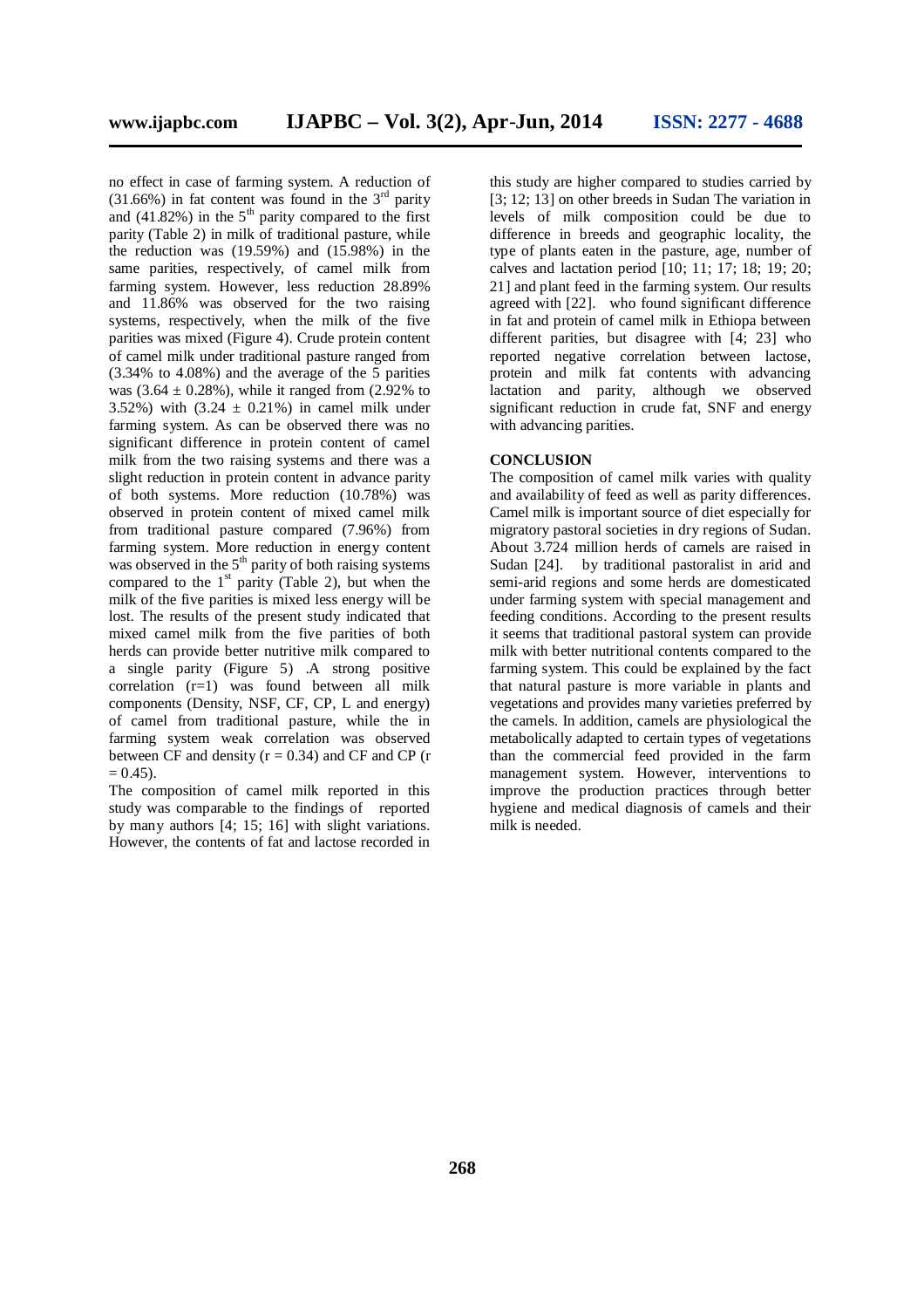|                        | Parity         | No of camels   | Density %       | SNF%               | CF%                | $CP\%$             | Lactose%           | Gross energy<br>Cal/g |
|------------------------|----------------|----------------|-----------------|--------------------|--------------------|--------------------|--------------------|-----------------------|
| Traditional<br>pasture | 1              | $\overline{4}$ | 34.43           | 10.34              | 7.58               | 4.08               | 5.42               | 92.72                 |
|                        | $\overline{c}$ | 3              | 32.67           | 9.47               | 5.33               | 3.71               | 5.14               | 70.64                 |
|                        | 3              | 8              | 32.66           | 9.47               | 5.18               | 3.7                | 5.02               | 68.76                 |
|                        | $\overline{4}$ | 6              | 30.02           | 8.64               | 4.45               | 3.38               | 4.6                | 60.25                 |
|                        | 5              | $\overline{2}$ | 29.57           | 8.55               | 4.41               | 3.34               | 4.54               | 59.63                 |
| $M \pm SD$             |                |                | 31.87<br>± 1.81 | 9.13<br>± 0.69     | 5.39<br>± 1.35     | 3.64<br>$\pm 0.28$ | 4.94<br>$\pm 0.34$ | 70.4<br>± 13.4        |
| Farming<br>system      | 1              | 3              | 33.15           | 9.22               | 1.94               | 3.52               | 4.97               | 38.42                 |
|                        | $\overline{2}$ | $\overline{c}$ | 30.98           | 8.54               | 2.04               | 3.28               | 4.6                | 37.83                 |
|                        | 3              | 3              | 31.21           | 8.35               | 1.56               | 3.26               | 4.62               | 33.45                 |
|                        | 4              | 3              | 30.91           | 8.41               | 1.36               | 3.22               | 4.55               | 32.30                 |
|                        | 5              | $\overline{2}$ | 27.67           | 7.59               | 1.63               | 2.92               | 4.11               | 32.01                 |
| $M \pm SD$             |                |                | 30.78<br>± 1.97 | 8.42<br>$\pm 0.58$ | 1.71<br>$\pm 0.28$ | 3.24<br>$\pm 0.21$ | 4.57<br>$\pm 0.31$ | 34.8<br>± 3.1         |

**Table 1. The composition of camel milk (%) and gross energy (cal/g) of five parities from traditional pasture and farming systems.**

**Table 2. Percentage reduction of milk constituents in 3rd parity, 5th parity and mixed milk compared to first** 

|                     | parity.                   |          |       |       |        |         |  |  |  |
|---------------------|---------------------------|----------|-------|-------|--------|---------|--|--|--|
|                     | Parity                    |          |       |       |        |         |  |  |  |
|                     |                           | Density% | SNF%  | CF%   | $CP\%$ | Energy% |  |  |  |
| Traditional pasture | $3rd$ parity              | 3.06     | 8.41  | 31.66 | 9.31   | 25.84   |  |  |  |
|                     | $5^{\text{th}}$<br>parity | 14.12    | 17.31 | 41.82 | 18.14  | 35.69   |  |  |  |
|                     | Mixed milk                | 7.44     | 11.70 | 28.89 | 10.78  | 24.07   |  |  |  |
| Farming system      | 3 <sup>rd</sup><br>parity | 5.85     | 9.44  | 19.59 | 7.39   | 12.93   |  |  |  |
|                     | 5 <sup>th</sup><br>parity | 16.53    | 17.68 | 15.98 | 17.05  | 16.68   |  |  |  |
|                     | Mixed milk                | 7.15     | 8.68  | 11.86 | 7.96   | 9.41    |  |  |  |



**Figure 1. The composition (%) of milk in five parities of camels under traditional pastoral system.**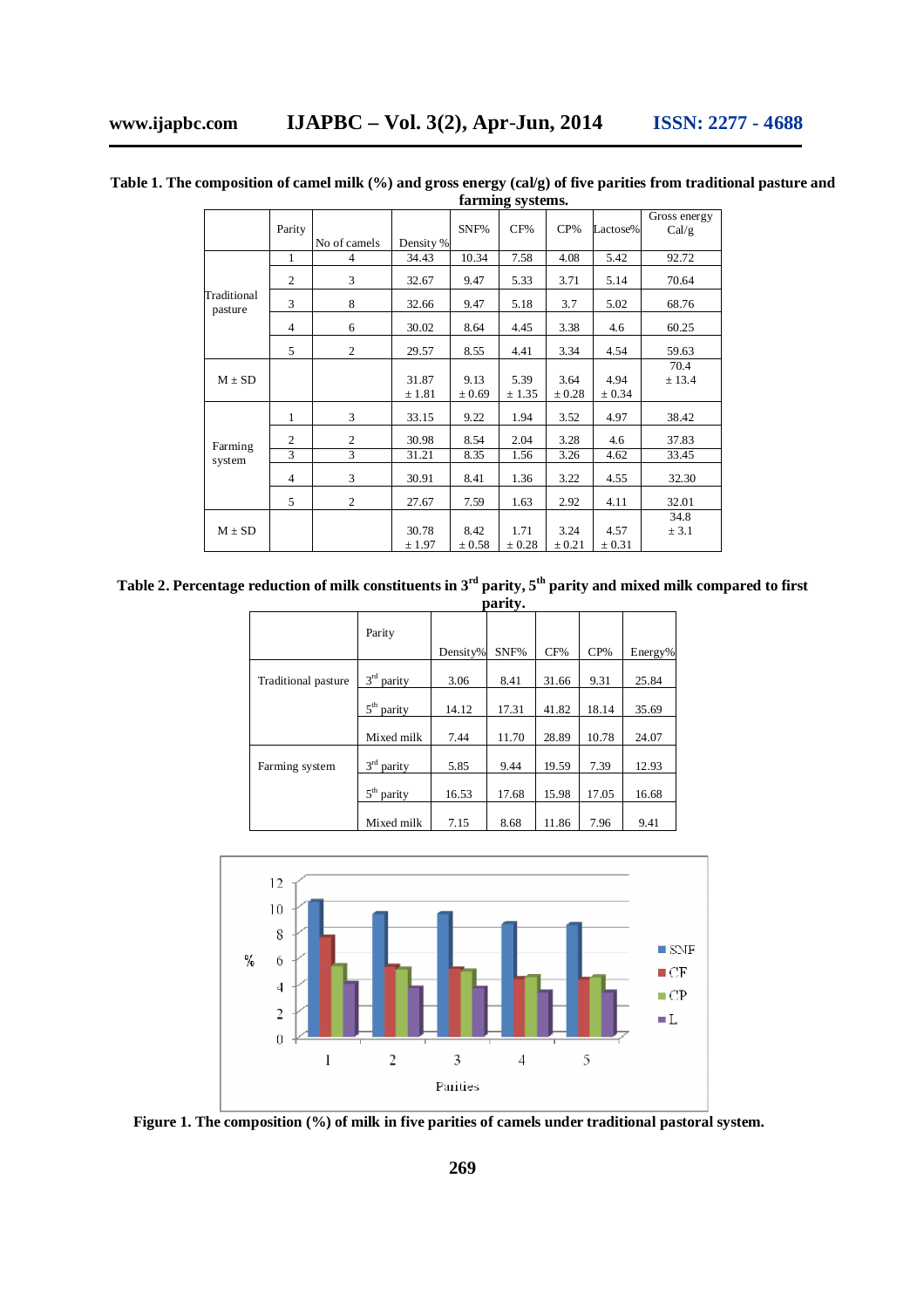

Figure 2. The composition (%) of milk in five parities of camels under farming system.



**Figure 3. Gross energy (cal/g) of milk in five parities of camels under traditional pastoral system and farming system.**



**Figure 4. Percentage loss in composition of camel milk from traditional pasture and farming system in 3rd and 5th parities and mixed milk.**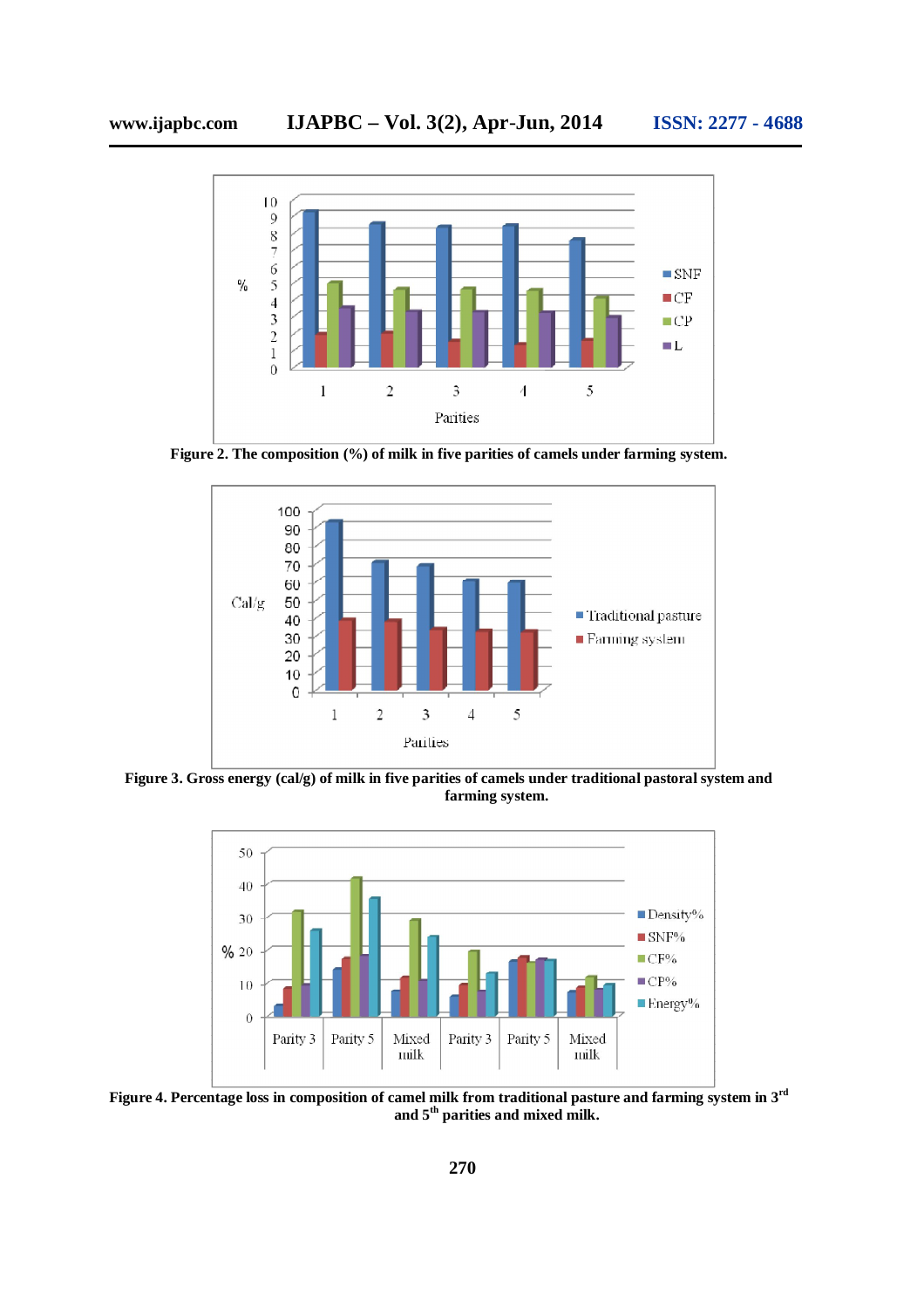

**Figure 5. The composition (%) of mixed milk from five parities of camel under traditional pastoral system and farming system.**

#### **REFERENCES**

- 1. El-Agamy EI, Abou-Shloue ZI, Abdel-Kader YI, Gel electrophoresis of proteins, physicochemical characterization and vitamin C content of milk of different species, Alexan. J. Agric. Res. 1998; 43: 57-70.
- 2. Khan BB, Igbal A, Production and composition of camel milk: A review, Agric. Sci. 2001; 38(3-4): 64-68.
- 3. Bakheit SA, Majid AMA, Nikhala AM, Camels (Camelus dromedarius) under pastoral systems in North Kordofan, Sudan: seasonal and parity effects on milk composition, J. Camelid Sci. 2008; 1: 32- 36.
- 4. Musaad A, Faye B, Al-Mutairi S, Seasonal and physiological variation of gross composition of camel milk in Saudi Arabia, Emir. J. Food Agric. 2013; 25(8): 618-624.
- 5. Abdelgadir WS, Ahmed TK, Dirar HA, The traditional fermented milk products of the Sudan, Int. J. Food Micro. 1998; 44: 1-13.
- 6. Magjeed NA, Corrective effect of milk camel on some cancer biomarkers in blood of rats intoxicated with aflatoxin B1. J. Saudi Chem. Soci. 2005; 9: 253-263.
- 7. Agrawal RP, Budania S, Sharma P, Gupta R, Kochar DK, Zero prevalence of diabetes in camel milk consuming Raica community of northwest Rajasthan, India, Diab. Res. Clin. Pract. 2007; 76: 290-296.
- 8. Quan S, Tsuda H, Miyamoto T, Angiotensin Iconverting enzyme inhibitory peptides in skim milk fermented with Lactobacillus helveticus 130B4 from camel milk in Inner

Mongolia, China, J. Sci. Food Agric. 2008; 88: 2688-2692.

- 9. El-Agamy EI, Nawar M, Shamsia SM, Awad S, Haenlein GFW, Are camel milk proteins convenient to the nutrition of cow milk allergic children, Small Rumin. Res. 2009; 82: 1-6.
- 10. Mehaia MA, Hablas MA, Abdel-Rahman KM, El-Mougy SA, Milk composition of Majaheim, Wadah and Hamra camels in Saudi Arabia, Food Chem. 1995; 52: 115- 122.
- 11. Khaskheli M, Arain MA, Chaudhry S, Soomro AH, Qureshi TA, Physico-chemical quality of camel milk, J. Agric. Social Sci. 2005; 2: 164-166.
- 12. Haddadin MSY, Gammoh SI, Robinson RK, Seasonal variations in the chemical composition of camel milk in Jordan, J. Dairy Res. 2008; 75: 8-12.
- 13. Shuiep ES, El Zubeir IEM, El Owni OAO, Musa HH, Influence of season and management on composition of raw camel (Camelus dromedarius) milk in Khartoum state, Sudan, Trop. Subtrop. Agroecosys. 2008; 8: 101-106.
- 14. Omer RH, Eltinay AH, Changes in chemical composition of camel's raw milk during storage, Pakistan J. Nutrition. 2009; 8: 607- 610.
- 15. Konuspayeva G, Faye B, Loiseau G, Ivashehenko A, Meldebkova A, Davletov S, Physiological change in camel milk composition, 1- Effect of lactation stage,